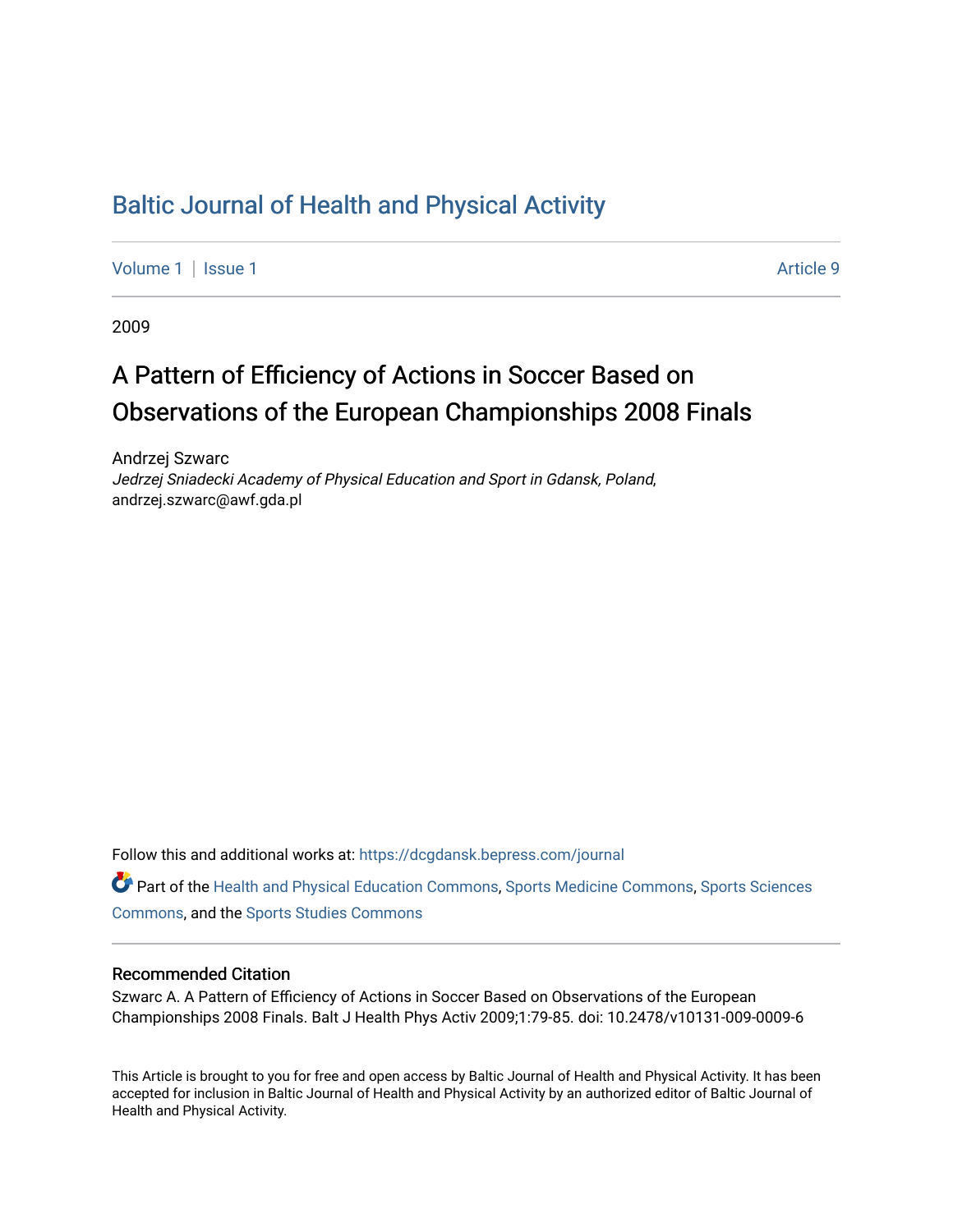|                                                                                                                                                           | A Pattern of Efficiency of Actions<br>in Soccer Based on Observations<br>of the European Championships 2008 Finals                                                                                                                                                                                                                                                                                               |
|-----------------------------------------------------------------------------------------------------------------------------------------------------------|------------------------------------------------------------------------------------------------------------------------------------------------------------------------------------------------------------------------------------------------------------------------------------------------------------------------------------------------------------------------------------------------------------------|
|                                                                                                                                                           | DOI: 10.2478/v10131-009-0009-6                                                                                                                                                                                                                                                                                                                                                                                   |
| <b>Authors' Contribution:</b><br>A - Study Design                                                                                                         | <b>Andrzej Szwarc</b>                                                                                                                                                                                                                                                                                                                                                                                            |
| B - Data Collection<br>C - Statistical Analysis<br>D - Data Interpretation<br>E - Manuscript Preparation<br>F - Literature Search<br>G - Funds Collection | Jedrzej Sniadecki Academy of Physical Education and Sport in Gdansk,<br>Poland                                                                                                                                                                                                                                                                                                                                   |
|                                                                                                                                                           | Key words: soccer, European Championship, observation, activity and effectiveness<br>of actions                                                                                                                                                                                                                                                                                                                  |
|                                                                                                                                                           |                                                                                                                                                                                                                                                                                                                                                                                                                  |
|                                                                                                                                                           | <b>Abstract</b>                                                                                                                                                                                                                                                                                                                                                                                                  |
|                                                                                                                                                           | <b>Background:</b> The purpose of this work was to present a model which shows the efficiency<br>of the actions in the game of soccer, based on observations of 7 final<br>tournament matches during the European Championships in 2008. The<br>successful teams were analyzed from the quarterfinals to the final match.<br>Activity, effectiveness and reliability, during both offensive and defensive        |
|                                                                                                                                                           | actions, were subject to this examination.<br><b>Material/Methods:</b> The material consisted of the audio-visual records gathered from 7 matches<br>which had been played in the final tournament in the 2008 European<br>Championships. The gathered data was put on the special observation sheet<br>in accordance with the Panfil's design.                                                                  |
|                                                                                                                                                           | Results: It has been ascertained that the most effective actions are those of<br>possessing the ball and the actions of gaining the field, while the rate of<br>scoring goals is similar to that which had been observed during finals in other<br>top soccer tournaments. Additionally, in the defensive actions the best players<br>manifest higher reliability in co-operation than in individual actions.    |
| <b>Conclusions:</b>                                                                                                                                       | In the top-level competitions, group/team actions prevailed over individual<br>ones. The examined players manifested nearly the same efficiency in scoring<br>like those who took part in the finals of the World and continental<br>championships. The players regarded as champions made use of various<br>individual actions against their opponents with a ball, depending on the<br>implemented game tasks. |
|                                                                                                                                                           | The models which illustrate the efficiency of actions in soccer, at the top-level<br>competition should be used for creating ideal models which will design the<br>game of players of lower sport competence.                                                                                                                                                                                                    |
| Word count:                                                                                                                                               |                                                                                                                                                                                                                                                                                                                                                                                                                  |
| Tables:                                                                                                                                                   | Received: March 2009                                                                                                                                                                                                                                                                                                                                                                                             |
| Figures:                                                                                                                                                  | Accepted: June 2009                                                                                                                                                                                                                                                                                                                                                                                              |
| References:                                                                                                                                               | Published: September 2009                                                                                                                                                                                                                                                                                                                                                                                        |

#### Address for correspondence:

dr hab. prof. nadzw. Andrzej Szwarc Academy of Physical Education and Sport, ul. K. Górskiego 1, 80- 336 Gdańsk, Poland Phone: +48 58 554-71-88, e-mail: szwarc@awf.gda.pl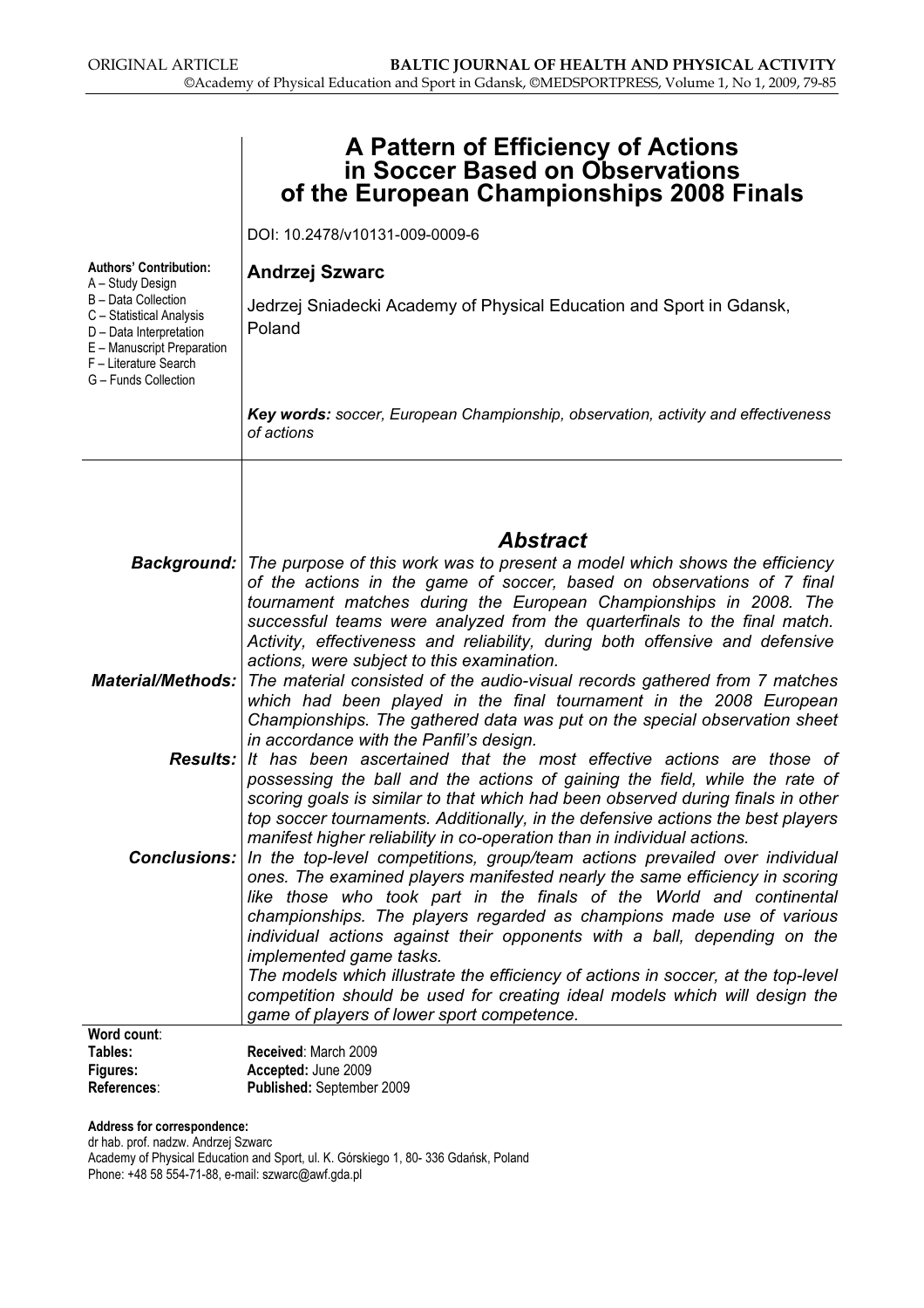#### Introduction

A systematic and objective observation of the best players' actions, in real competition, is the basis for reliable influence on players during the training process. Variability of situations has to be considered while assessing a match. Assuming that and considering the importance of particular actions during a match, one can distinguish some situations, so called pattern models. The pattern models are used for creating design models, which can be helpful in improving players' actions by indicating the types of situations and the ways of solving them.

Within the praxiological models of sport team game we can find: tabular and mathematical standards (indexes), graphic (plate or computer) and simplified real models (small games, parts of games, task and selection games). Simple mathematical models embrace the basic indexes – effectiveness of actions, reliability, and auxiliary indexes – activity of actions, activity of moving and loading of the area of a pitch [1]. The efficiency of action in a sport team game in terms of synthetic meaning, is the whole of practical qualities in a game, i.e. positively assessed features of that action such as: general activity (a number of all actions taken to implement the tasks of a game), particular activity (a number of selected actions carried out by the players in a match), effectiveness (a number of positive actions related to the implementation of the tasks of a game) and reliability (the ratio of the effective actions to all the actions performer in a match). Other forms of the efficiency of actions are as follows: reasonableness (cognitively motivated actions), evaluation (a coefficient which is the evaluation of the effectiveness of action) and economic (the ratio of widely interpreted result – assets, to expended cost – loss) [1].

The purpose of this work was to present a pattern model of efficiency of actions in soccer on the ground of observation of the teams that won all the final phase matches of the tournament in the 2008 European Championships.

#### Material and Methods

The material consisted of the audio-visual records taken from 7 matches which had been played in the final tournament in the 2008 European Championships. The successful teams were analyzed from the quarterfinals to the final match (Table 1). The gathered data was put on a special observation sheet in accordance with the Panfil's design [1]. Dependability and total accuracy rates of his method of gathering data (based on earlier studies concerning the objectivity of the proposed method) were 97.07% and 96.0%, respectively [2].

Activity, effectiveness and reliability of a particular offensive and defensive actions were examined (co-operation and individual actions). Successful attempts in scoring, creating situations at the goal, gaining field and possessing the ball were assessed. Defensive actions assessed included prevention from scoring, creating situations for taking over the ball, gaining field, possessing the ball. Simple cognitive models were constructed.

| No. | Teams                | Tournament stage | <b>Results</b>                          |
|-----|----------------------|------------------|-----------------------------------------|
|     | Spain vs. Germany    | final            | 1:0                                     |
| ◠   | Germany vs. Turkey   | semifinal        | 3:2                                     |
| 3   | Spain vs. Russia     | semifinal        | 3:0                                     |
| Δ   | Germany vs. Portugal | 1/4 of final     | 3:2                                     |
| 5   | Turkey vs. Croatia   | 1/4 of final     | 0:0 (0:0 play-off, penalty shots 3:1)   |
| 6   | Russia vs. Holland   | 1/4 of final     | 1:1 $(3:1$ play-off)                    |
|     | Spain vs. Italy      | 1/4 of final     | $0:0$ (0:0 play-off, penalty shots 4:2) |

|  |  | Tab. 1. Observed matches and their results |  |  |  |  |
|--|--|--------------------------------------------|--|--|--|--|
|--|--|--------------------------------------------|--|--|--|--|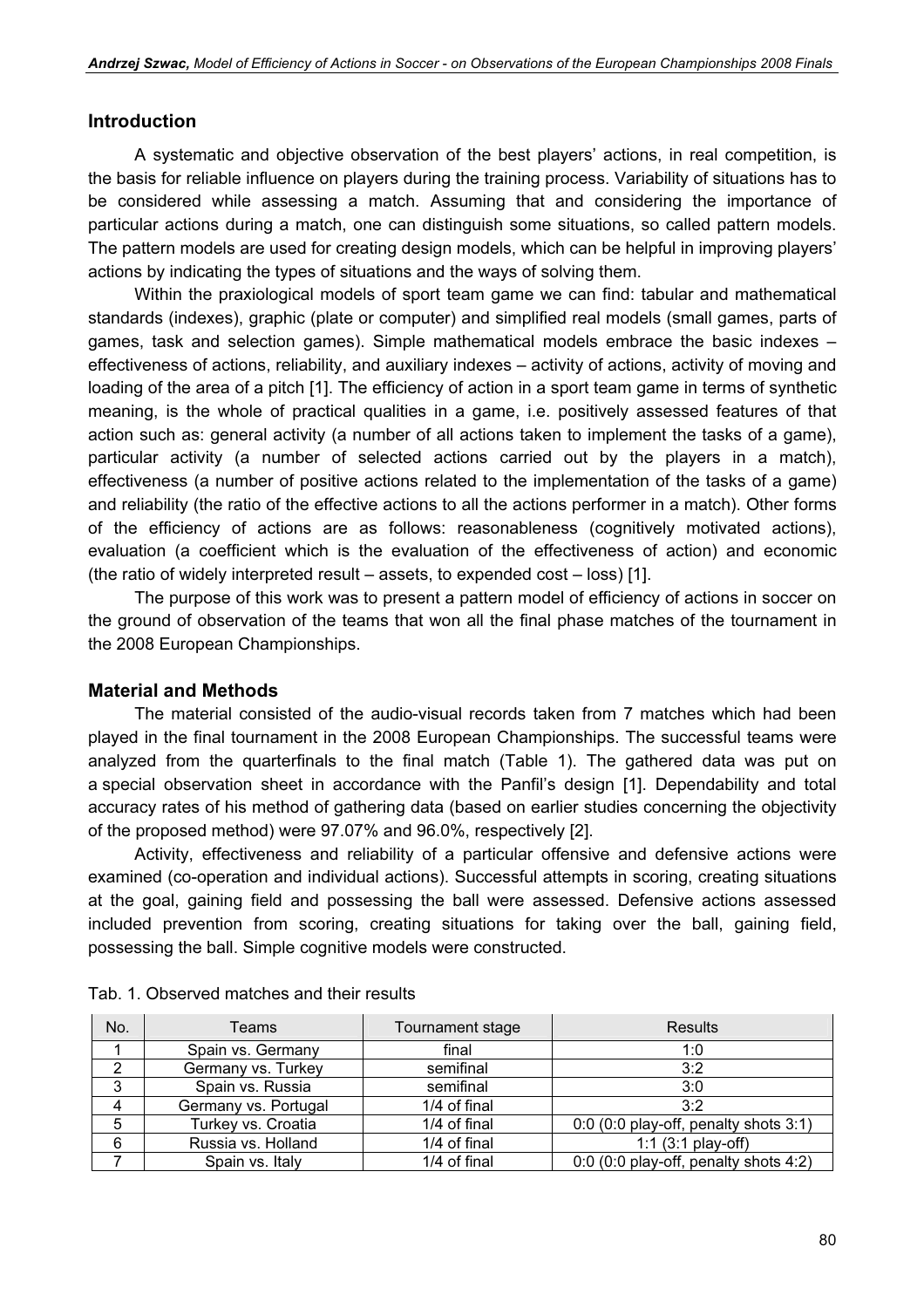### Results

#### **Attacking**

We can see from the Table 2, that the actions of possessing the ball (48%) and those related to gaining field (36%) prevailed. 12% of situations was connected with shooting at the goal and 4% with scoring.

| <b>Features</b><br>Kinds of actions | Actions | Effectiveness | Reliability | % of all<br>actions | Average number<br>of actions per<br>match |
|-------------------------------------|---------|---------------|-------------|---------------------|-------------------------------------------|
| Possessing the ball                 | 1233    | 1051          | 0.85        | 48                  | 176.14                                    |
| Gaining field                       | 928     | 685           | 0.74        | 36                  | 132.57                                    |
| Creating situations at the goal     | 327     | 197           | 0.60        | 12                  | 46.71                                     |
| Scoring                             | 93      |               | 0.12        |                     | 13.29                                     |

Tab. 2. A model related to the offensive efficiency of actions

The champions were very effective at possessing the ball (on average almost 176 actions during a match at 85% of reliability) and gaining space (on average about 132 actions in one match with 74% reliability). The champion team created on average 47 situations at the goal of which 28 resulted in scoring. Out of 93 scoring actions they made use of hardly 11. The examined players had 12% of scoring efficiency, nearly the same reliability manifested by the players who played in the finals of the World and continental championships [3, 4, 5, 6].

In Table 3 and Fig. 1 we can find the data about possessing the ball. The team actions prevailed during Euro 2008 (team work). There was a predominance of playing the ball prior to receiving it (93% of reliability) and without receiving the ball (87%). Individual actions (running with a ball, dribbling, and 1 v 1 situations) were occasionally performed, and their reliability was lower as it ranged between 38% and 70%.

Tab. 3. A model showing the efficiency of actions in possessing the ball, in gaining field, and in creating situations for scoring

| Mode of actions | Features*                             |     | Activity |     | <b>Effectiveness</b> |     |    | Reliability |      |      |
|-----------------|---------------------------------------|-----|----------|-----|----------------------|-----|----|-------------|------|------|
|                 | running with the ball                 | 30  | 89       | 12  | 21                   | 79  | 9  | 0.70        | 0.89 | 0.75 |
| Individual      | passing to himself                    | 47  | 9        | 2   | 18                   | 5   |    | 0.38        | 0.55 | 0    |
|                 | dribbling                             | 79  | 48       | 29  | 54                   | 27  | 13 | 0.68        | 0.56 | 0.45 |
|                 | 1v1 situations                        | 62  | 47       | 63  | 38                   | 23  | 24 | 0.61        | 0.49 | 0.38 |
| Co-             | playing the ball after<br>receiving   | 620 | 458      | 99  | 578                  | 348 | 68 | 0.93        | 0.76 | 0.69 |
| operation       | playing the ball without<br>receiving | 395 | 277      | 122 | 342                  | 203 | 83 | 0.87        | 0.73 | 0.68 |

\*The numbers of the left – actions in possessing the ball, inside-actions in gaining field, and the numbers of the right – actions in creating situations for scoring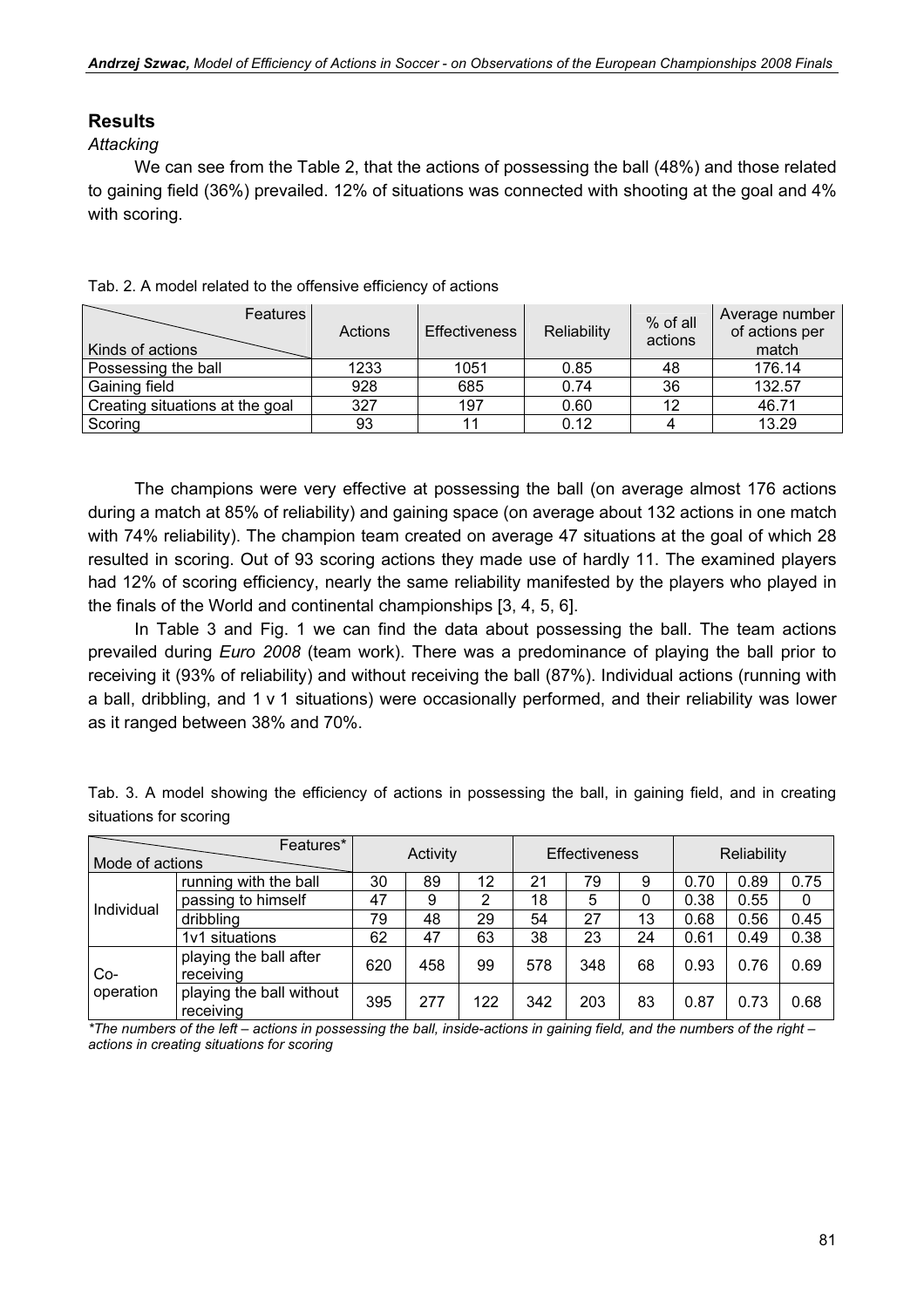

Fig.1. A model showing the offensive actions reliability, considering game tasks and mode of actions  $(I -$  individual, W – team work, BP – without an opponent, ZP – with an opponent)

The data gathered in Table 3 and showed in Figure 1 illustrate the efficiency of actions performed individually in order to gain field by running with a ball. Out of 89 such actions 79 were successfully performed (89% of reliability). Other individual ways of gaining field (passing to oneself, dribbling, 1 v 1 situations) were rarely effective due to contact with an opponent (49%...56% of reliability). In team work (co-operation), playing the ball after receiving was more often performed (348 effective actions out of 458), then without receiving the ball (total 277 actions, and 203 effective). The champions had 74% of reliability in team-work gaining a field.

The detailed models of creating situations at the goal (Tab. 3, Fig. 1), clearly show that the best players co-operate or perform team work in order to create situations which will result in scoring. However, out of all 221 attempts 153 were successful, which resulted in a low 69% of reliability (playing the ball without receiving 68% and prior to receiving it 69%). Individual attempts to score (1 v 1 situations, dribbling, and running with the ball) were rarely performed (106), but they were less effective than team-work attempts. The most successful individual action was creating situations at the goal by running with a ball (75% of reliability). Very low reliability was reached as a result of one versus one situations or in dribbling (38% and 45% respectively).

A model, which shows successful scoring is illustrated in Table 4. The data shows that most scores were attempted by hitting the ball with a foot/leg without physical contact with an opponent (36) and by hitting a ball with a foot/leg with physical contact by an opponent (31). Next in succession was "heading" with contact with an opponent (13) then "heading" without physical contact with an opponent (8). Situational shots were very effective at 25% reliability rate. Other kinds of shots (with foot/leg or by heading) ranged between 5% and 16% of reliability.

| Mode of actions             | <b>Features</b>         | Activity | <b>Effectiveness</b> | Reliability |
|-----------------------------|-------------------------|----------|----------------------|-------------|
| Individual in close contact | hitting with a foot/leg |          |                      | 0.16        |
| with an opponent            | "heading"               |          |                      | 0.15        |
|                             | situational shot        |          |                      | 0.25        |
| As above but without        | hitting with a foot/leg | 36       |                      | 0.05        |
| contact                     | "heading"               |          | 0.13                 |             |
|                             | situational shot        |          |                      |             |

Tab. 4. Model showing the efficiency in scoring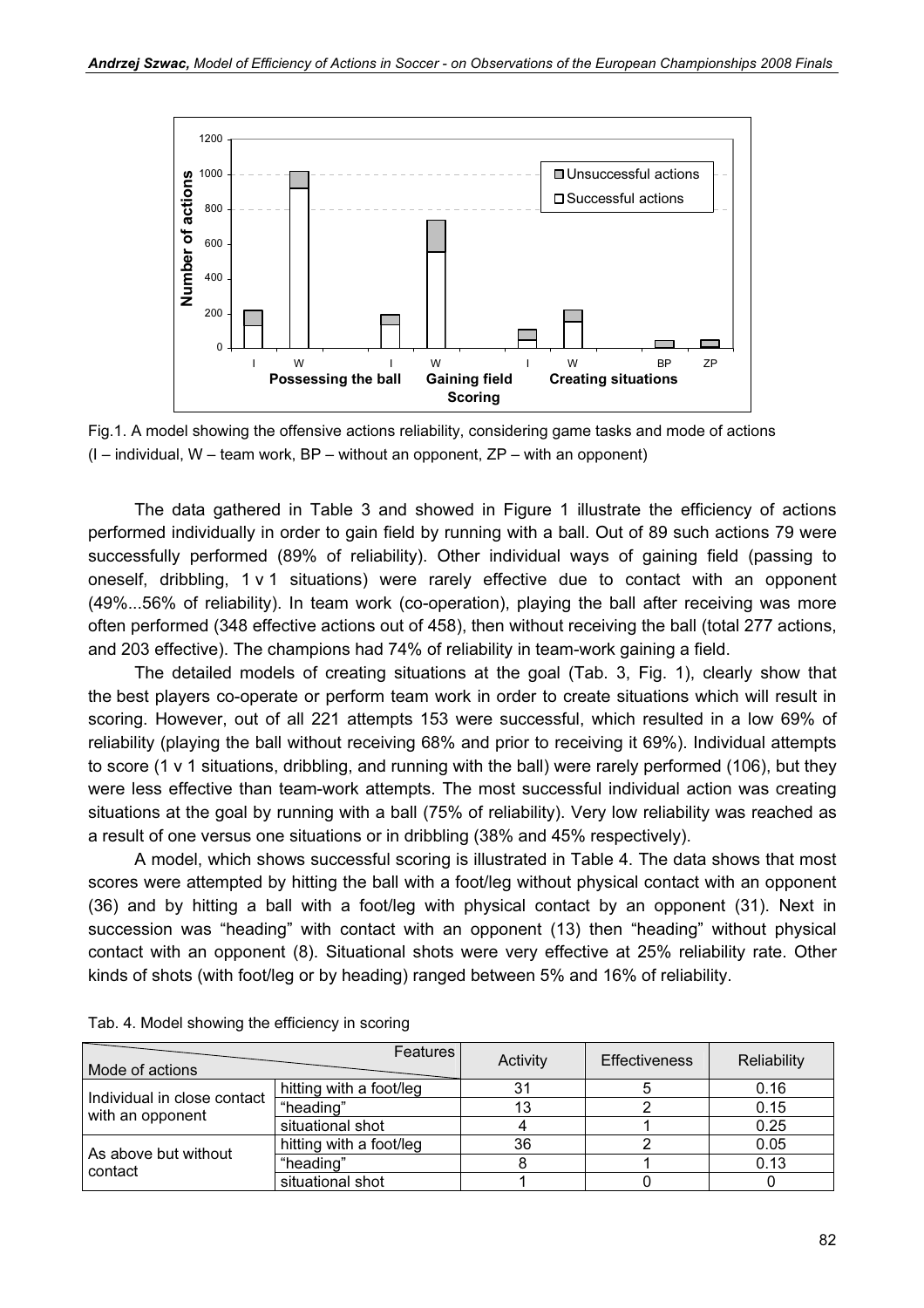#### Defending

From the model showing efficiency in defensive action – counteractions (Tab. 5, Fig. 2), we can see that players were most active in counteractions (46 a match), then preventing: gaining field (45 a match), creating situations at the goal (about 39 a match) and scoring (about 14 a match). Whereas they had the highest reliability in actions of blocking the goal – 71%; lower reliability in counteractions: at the goal  $-69%$ , gaining field  $-62%$  and possessing the ball  $-48%$ .

| Indexes<br>Kinds of counteractions | Actions | <b>Effectiveness</b> | Reliability | % of all<br>actions | Average number<br>of actions per<br>match |
|------------------------------------|---------|----------------------|-------------|---------------------|-------------------------------------------|
| Possessing the ball                | 322     | 156                  | 0.48        | 32                  | 46.00                                     |
| Gaining field                      | 318     | 197                  | 0.62        | 31                  | 45.43                                     |
| Creating an occasion for scoring   | 278     | 193                  | 0.69        | 28                  | 39.71                                     |
| Lost goal                          | 96      | 68                   | 0.71        |                     | 13.71                                     |



Fig. 2. Graphic model showing the defensive actions reliability, considering game tasks and mode of actions (I - individual, W - team work)

The obtained results illustrate a very high efficiency of actions which prevents a goal. The results of 71% of reliability were similar to those which had been observed in other important tournaments [7].

The efficiency of actions related to preventing the possession the ball has been shown in Table 6. The winning teams had higher activity of individual actions (213 actions in observed matches) than co-operation actions (109 doubling or tripling in all matches); on the other hand, group actions were more efficient than individual ones (58% and 44% reliability respectively).

The analysis of those actions shows that in individual actions the following were predominant: stepping up in front of an opponent and kicking-out (clearing) the ball (74) and taking over (50) and kicking out (clearing)-interrupting the opponents' action (46). Intercepting the ball (29) was rarely performed. Blocking a ball was highly reliable – 75%. Group counter-actions (double, triple) had also high 58% of reliability.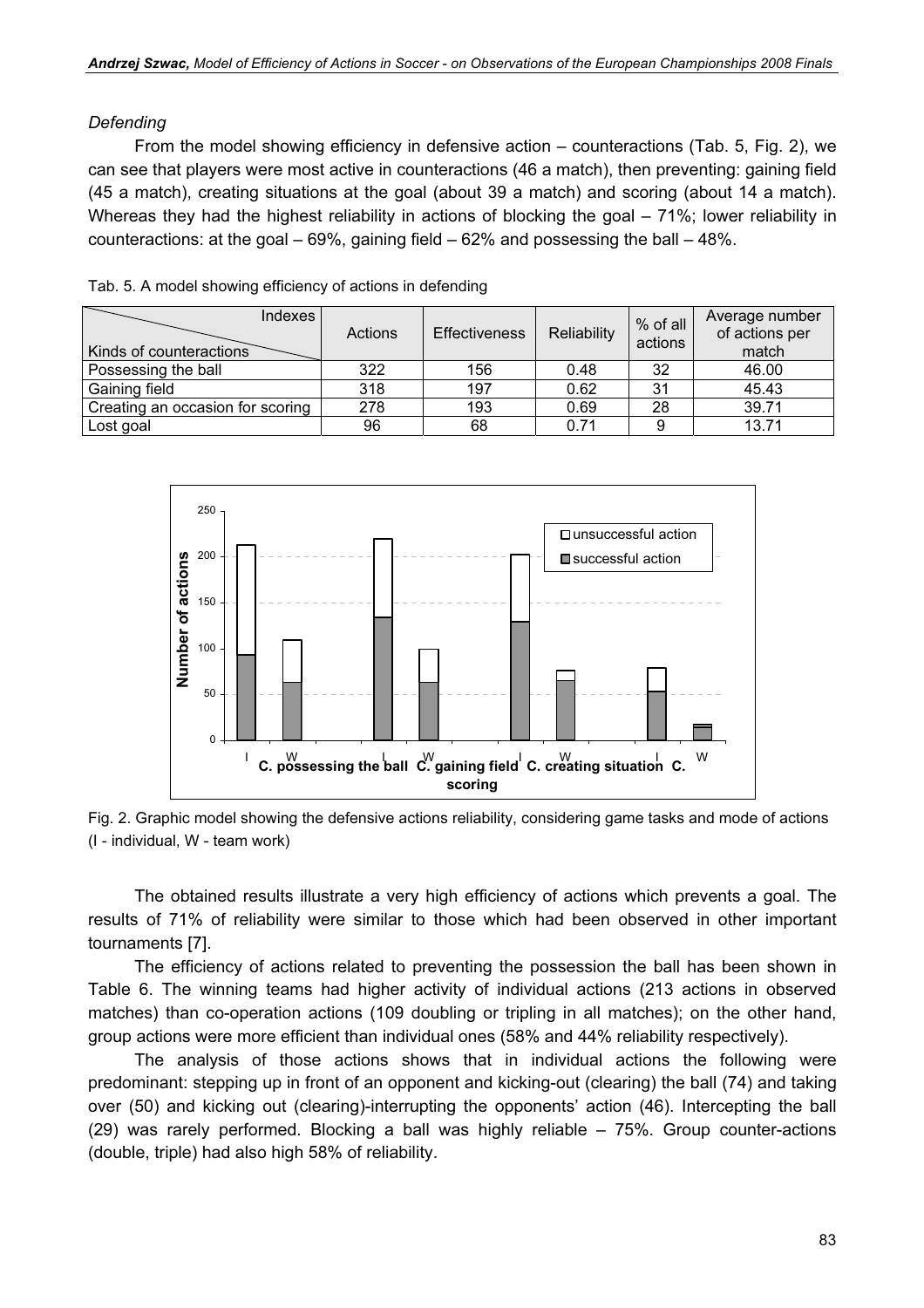| Mode of actions                                            | Features*                           |    |     | Activity |    | <b>Effectiveness</b> | Reliability |      |
|------------------------------------------------------------|-------------------------------------|----|-----|----------|----|----------------------|-------------|------|
| Stepping up in front of opponent -<br>kick-out (clearance) |                                     | 74 | 82  | 27       | 54 | 0.36                 | 0.66        |      |
|                                                            | interception the ball               |    | 29  | 26       | 15 | 17                   | 0.52        | 0.65 |
| Individual                                                 | kick-out (clearance) – interrupting |    | 46  | 42       | 17 | 18                   | 0.37        | 0.43 |
|                                                            | taking-over the ball                |    | 50  | 34       | 25 | 23                   | 0.50        | 0.68 |
|                                                            | blocking                            |    | 8   | 16       | 6  | 9                    | 0.75        | 0.57 |
| shielding                                                  |                                     |    | 6   | 19       | 3  | 13                   | 0.50        | 0.68 |
|                                                            | Total individual actions            |    | 213 | 219      | 93 | 134                  | 0.44        | 0.61 |
| Co-operation                                               | double, triple                      |    | 109 | 99       | 63 | 63                   | 0.58        | 0.64 |

Tab. 6. A model showing the efficiency of counteractions of possessing the ball and in gaining field

\*The numbers of the left – counteractions of possessing the ball, and the numbers of the right – counteractions in gaining field

From the tabular model, showing the efficiency of counteractions in gaining field (Table 6) we can see that the examined players had higher individual actions (82 kick-outs in all matches, 66% of reliability). They rarely counteracted gaining field as a result of kicking-out a ball from their opponents (42 actions, 43% of reliability), and taking-over the ball (34 actions, 68% of reliability), then intercepting the ball (17 successful actions out of 26 attempts; 65% of reliability). Hampering the opponents' actions, hardly used, was the most effective way of preventing opponents from gaining field (13 effective actions out of 19 ones in all 7 matches, 68% of reliability). The reliability of co – operation (64%) was lower in comparison with individual actions.

The efficiency of counteract in situation for scoring (scoring chances) has been shown in Table 7 and Fig. 2. The champion players were able to stop such situations twice as often acting individually than co-operating (202 and 76 respectively). Individual efficiency was lower in comparison with co-operation actions (double, triple). The examined players had 67% of individual actions reliability, and 82% of those performed in a group. The most frequent action was stepping in front of an opponent and kicking out the ball (62), then kicking out the ball from their opponents (49 times), then taking over the ball (37), intercepting the ball (27), blocking the ball (18) and shielding the ball (9).

The most effective were such actions as stepping up in front of opponents and blocking and taking over the ball (73% and 66% and 62% of reliability, respectively), but the lowest efficiency was observed while intercepting (52% of reliability).

| Features*<br>Mode of actions                               |                          | Activity                            |     | <b>Effectiveness</b> |     | Reliability |      |      |
|------------------------------------------------------------|--------------------------|-------------------------------------|-----|----------------------|-----|-------------|------|------|
| Stepping up in front of opponent -<br>kick-out (clearance) |                          | 62                                  | 11  | 45                   | 10  | 0.73        | 0.91 |      |
|                                                            |                          | interception the ball               | 27  |                      | 14  |             | 0.52 | 1.00 |
| Individual                                                 |                          | kick-out (clearance) – interrupting | 49  | 28                   | 30  | 19          | 0.61 | 0.68 |
|                                                            |                          | taking-over the ball                |     | 4                    | 23  | າ           | 0.62 | 0.50 |
|                                                            | blocking                 |                                     | 18  | 32                   | 12  | 19          | 0.66 | 0.59 |
|                                                            | shielding                |                                     | 9   | 3                    | 5   | 2           | 0.55 | 0.66 |
|                                                            | Total individual actions |                                     | 202 | 79                   | 129 | 53          | 0.64 | 0.67 |
| Co-operation                                               |                          | double, triple                      | 76  | 17                   | 65  | 14          | 0.85 | 0.82 |

Tab. 7. A model showing the efficiency of counteractions of creating scoring chances and in scoring

\*The numbers of the left – counteractions of creating scoring chances, and the numbers of the right – counteractions in scoring